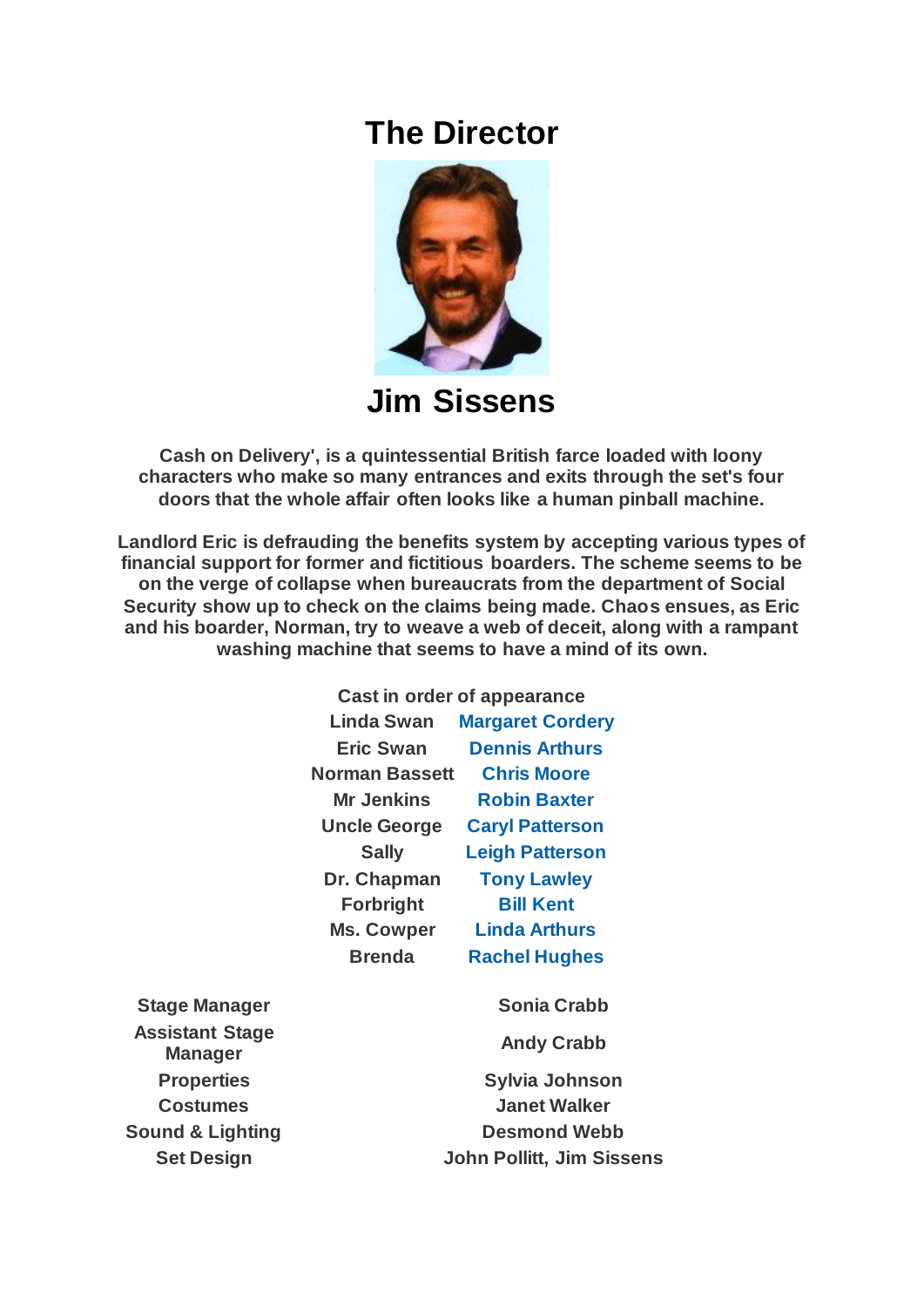| <b>Set Construction &amp;</b><br><b>Decoration</b> | John Pollitt, Jim Sissens, Caryl Patterson, Alan Gill,<br>George King, Dave Henderson, Lee Walker, Mike<br><b>Wadsworth, Robin Baxter</b> |
|----------------------------------------------------|-------------------------------------------------------------------------------------------------------------------------------------------|
| <b>Music &amp; Sound</b><br><b>Effects</b>         | <b>Roger Dean</b>                                                                                                                         |
| <b>Prompt</b>                                      | <b>Candy Wright</b>                                                                                                                       |
| <b>Front of House</b><br><b>Manager</b>            | <b>Gill Ward</b>                                                                                                                          |
| <b>Front of House</b><br><b>Staff</b>              | Maggie Lawley, Helen Baxter, Peter Claque, Freda<br>Claque, Pat Gray, Colin Worrall, Elaine Farrow, Ann<br><b>Martyr, Derek Martyr</b>    |
| <b>Bar Management &amp;</b><br><b>Staff</b>        | Jennie & Keith Hart, George King                                                                                                          |
| <b>Box Office</b>                                  | <b>Candy Wright</b>                                                                                                                       |
| <b>Publicity</b>                                   | <b>Bernard King</b>                                                                                                                       |
| <b>Programme</b>                                   | <b>Elaine Farrow</b>                                                                                                                      |
|                                                    | Linda Arthurs - Ms Cowper                                                                                                                 |

**Linda joined Careline Theatre almost four years ago and has played a variety of comic roles, most recently as 'Mrs Fox' in 'Dad's Army' and foul-mouthed 'Emily' in 'Tomb with a View'. In pantomimes she has progressed from the 'Good Fairy' in 'Sleeping Beauty' to the wicked witch, 'Countess Cruella' in 'Beauty and the Beast'. In this farce she returns to her first role for Careline as a social worker, the stern 'Ms Cowper' and is looking forward to being groped by her husband.**

**Tony Lawley - Dr Chapman**



**Tony joined Careline Theatre several years ago and has appeared in four pantomimes, 'Caught in the Net', 'Alio Alio', 'Nails', and most recently as the Lawyer 'Penworthy' in 'Tomb with a View'. He is very much looking forward to the role of 'Dr Chapman' in this show. Tony and wife Maggie have lived locally for 13 years.**

**Bill Kent - Forbright**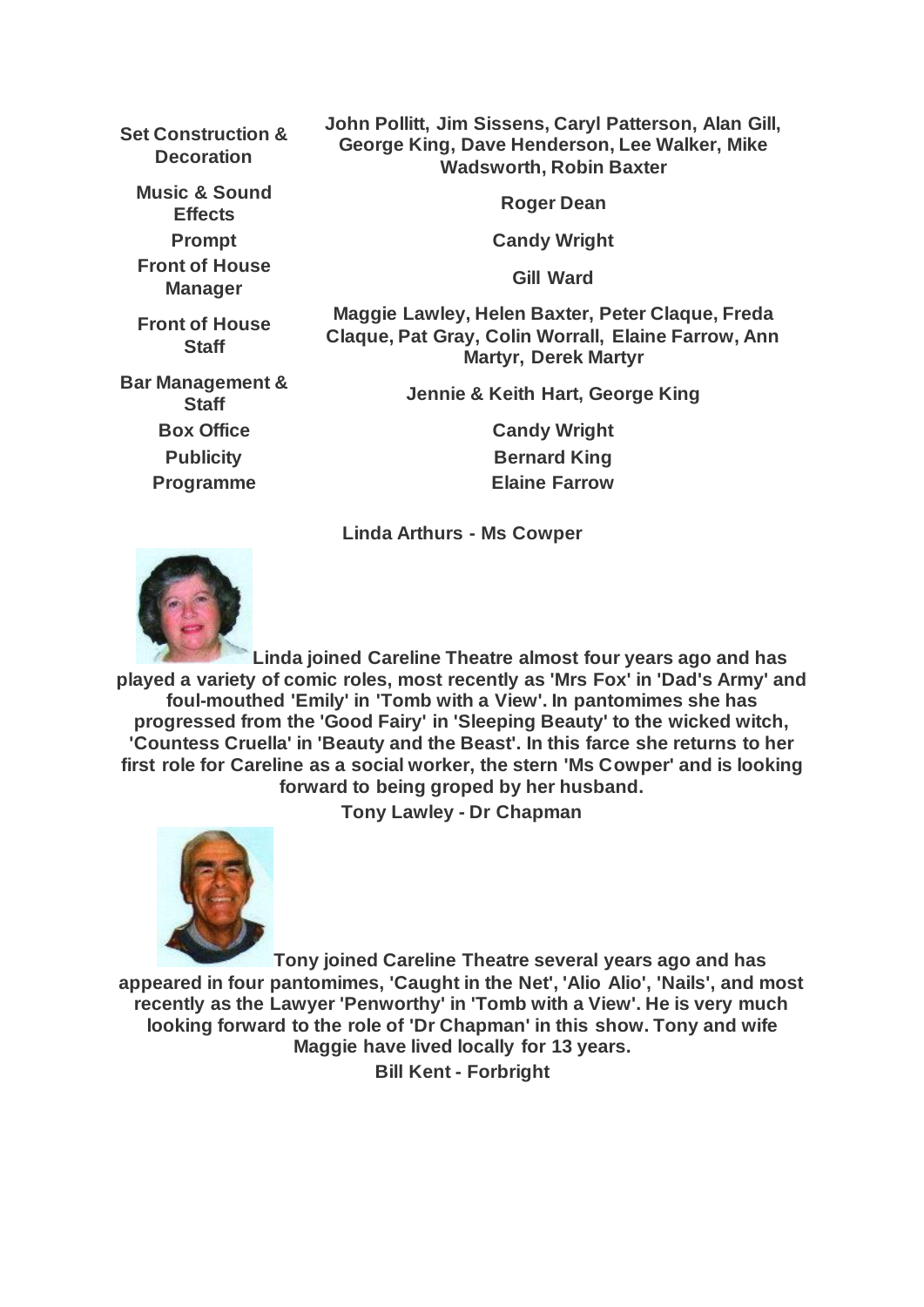

**Bill joined Careline Theatre in 2002 and has acted in two Pantomimes and two farces - 'Caught in the Net' and 'Laying the Ghost'. Since then he has had two new hip replacements and is very happy to be back treading the boards in yet another farce - his favourite genre.**

**Rachel Hughes - Brenda**



**Rachel is 16 years old and has lived in Spain for seven years. She is studying for her A-Levels at The Lady Elizabeth School including performing arts. Next year she will attend University in Wales to study performance in media. She was in the Footlights production of 'Oliver' singing and acting, but this is her first play outside of school, and, indeed, her first role with Careline. Welcome Rachel!**

**Chris Moore - Norman**



**Chris and his wife Pat have lived in Spain for 8 years now, and he is an avid member of Careline. This is his third attempt at treading the boards following his first role as 'Captain Mainwaring' in 'Dad's Army' and as a chorus member in our 'Snow White' pantomime. Having had a spell as back stage crew it was time to have another go.**

**Dennis Arthurs - Eric Swan**



**Dennis has been with Careline Theatre for almost 4 years. Apart from playing the Vicar in 'Dad's Army', Dennis has tended to favour directing Careline comedies - 'The Farndale's', 'A Christmas Carol' and, most recently, 'A Tomb With A View'.Playing the part of Eric Swan will be quite a challenge for him. He wishes to reassure the audience that he has put away his Dame**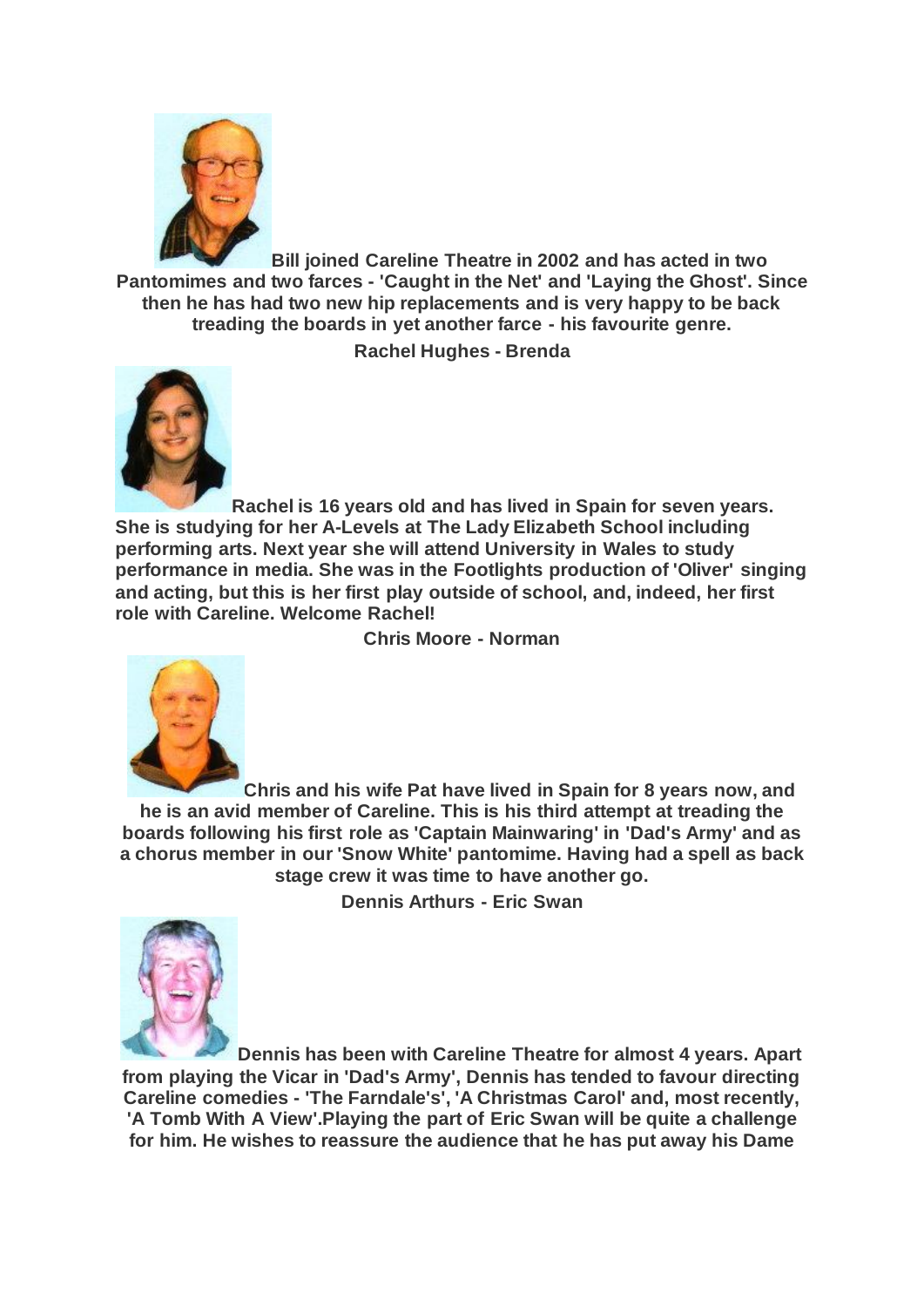## **costumes for the time being but is now worried that Tourettes Syndrome is taking over his persona!**

**Leigh Patterson - Sally**



**Leigh has been with Careline theatre now for 3 years. She has been seen on stage as Miss Took and Hagwort the terrible troll in two pantos, but took a break from this year's production to concentrate on finishing her Degree. She might be the "Foot Angel" to many, working as a Podiatrist in Javea but she was more of a Devil in her last production playing Ann in Tomb with a view, and taking great pleasure in killing off her fellow actors one by one.**

**Robin Baxter - Mr Jenkins**



**Robin joined Careline in 2002 and was happy to do anything that did not involve actually appearing on stage. However, with the support of other Careline members, he took on the part of 'you stupid boy, Pike' in 'Dad's Army'. He then tried his hand at panto and appeared as the clueless 'Muddles' in 'Snow White'. His last role was the accident prone 'Perry' in 'Tomb With A View'. Anyone see a pattern emerging here?**

**Margaret Cordery - Linda**



**Margaret played Prince Charming in our very first production 'Cinderella' in 1997. Since then she has appeared in numerous pantomimes showing off her dancing and tapping skills, as well as her lovely long legs! She has also been seen in lots of our plays in various roles, her favourite to date being that of the irritating and bitchy Vera in 'Stepping Out'. In this role, Margaret plays the slightly, hysterically confused Linda who seems to cry at the drop of a hat!**

**Caryl Patterson - Uncle George**